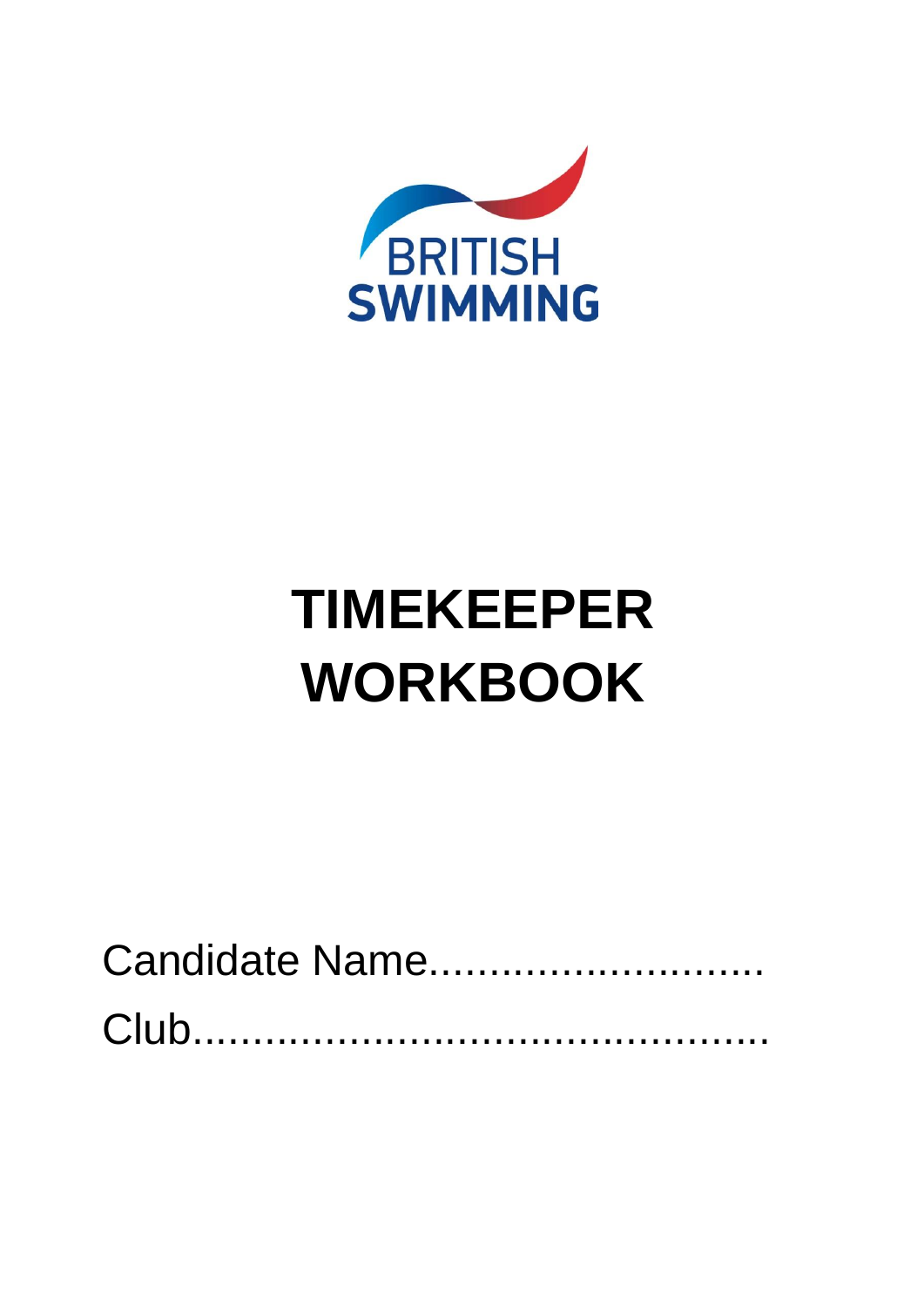# **Timekeeper**

| a. |                             |           |
|----|-----------------------------|-----------|
| b. |                             |           |
| C. |                             | 2         |
| d. |                             | $3 - 5$   |
| е. |                             | $5-6$     |
| f. |                             | $6 - 7$   |
|    | <b>Splits</b><br>$\bullet$  |           |
|    | Back-up Button<br>$\bullet$ |           |
|    | Lap Cards                   |           |
|    | <b>Bells or Whistles</b>    |           |
| g. |                             | -8-9      |
| h. |                             | 9         |
| Ť. |                             | $10 - 11$ |
|    |                             | 12        |
|    |                             |           |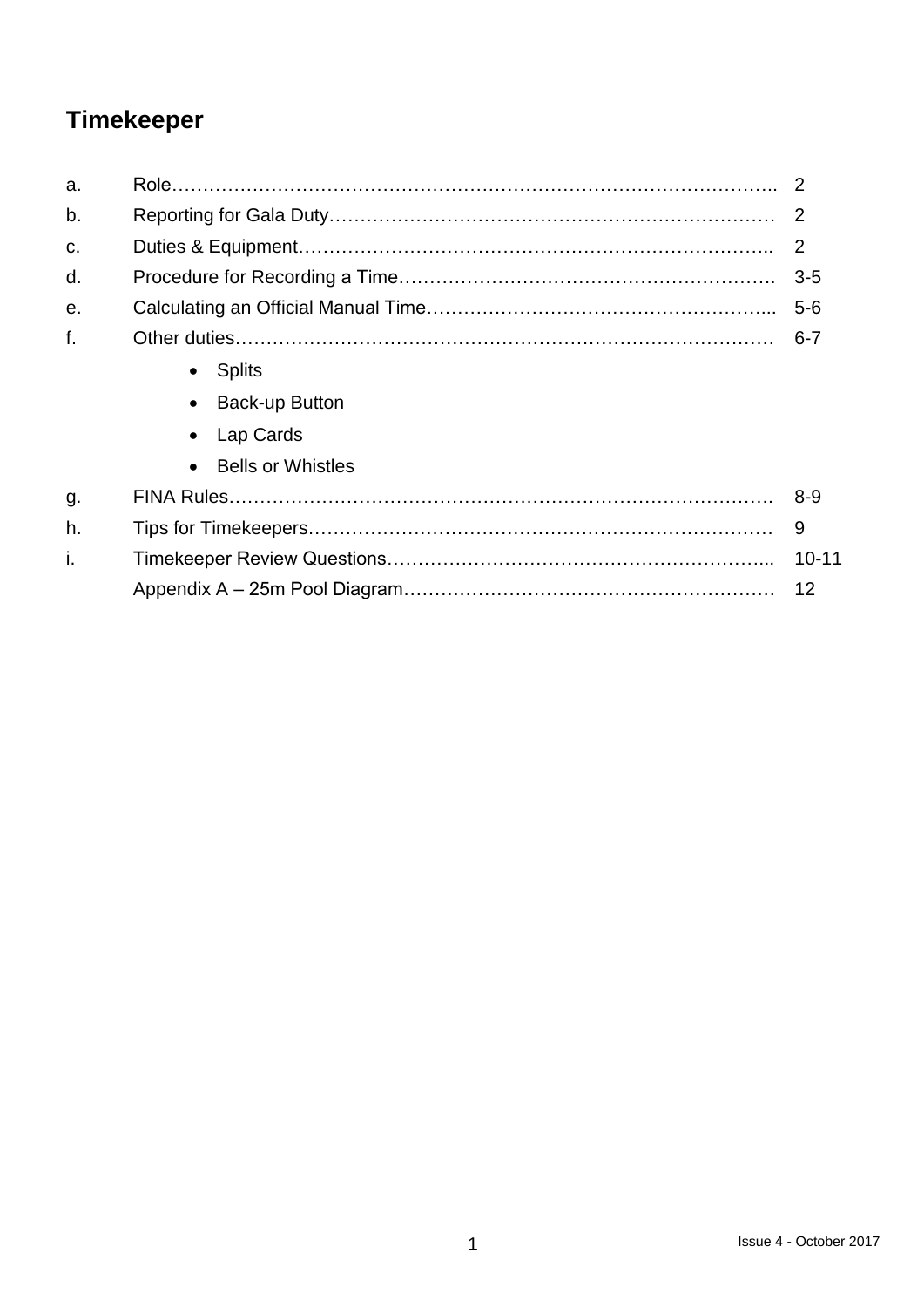# **Timekeeper**

# **a. Role**

Timing is the swimmer's measure of performance. The role of a Timekeeper is to accurately determine the time it took each swimmer to cover the distance of the event.

Final placement of the swimmers in each event is determined by their times plus in some cases finish order. Therefore, precision and accuracy are important for Timekeepers.

# **b. Reporting for Gala duty**

All Technical Officials should, when attending any competitive swimming event held in Britain, wear the appropriate poolside uniform as set out below:

- White open-necked short sleeved polo-shirt, shirt or blouse
- White trousers/skirt/dress, white accessories
- White poolside shoes and white socks

Uniform requested by Gala Organisers is appropriate where a modified form of uniform is supplied directly by the Gala Convenor, Promoter, Organising Committee or Event Sponsor. Such dress will be adopted as directed by the Meet Organisers and will replace (both in style and colour) the recommended uniform in full or part, provided such dress complies with the advertising conventions specified by FINA.

You should ensure you have at least two pens (one as a spare) with black or blue ink with you when you report to the Referee, which should be at least 30 minutes prior to the start of the gala (unless you have been informed otherwise). The Referee will note that you have reported for duty and pass you to the Chief Timekeeper to whom you are responsible during the gala.

# **c. Duties and Equipment**

The Chief Timekeeper will allocate the assigned lane for which you are responsible. FINA recommends three Timekeepers allocated to each lane. At some events, this may not always be possible and therefore, there may be fewer than three on each lane.

Timekeepers may be issued with a watch by the Chief Timekeeper. On receiving the watch check you know how the following functions operate:

- start
- stop
- return to zero (resets)
- split time feature (if appropriate) in operation

The Chief Timekeeper should provide you with a start sheet or a programme of the events and would also normally appoint one of the Timekeepers in each lane to carry out the following specific duties:

- Record the times recorded by each Timekeeper in the lane onto the respective swimmer's record card/lane timing sheet.
- Record the "official" manual time onto the same record card/lane timing sheet.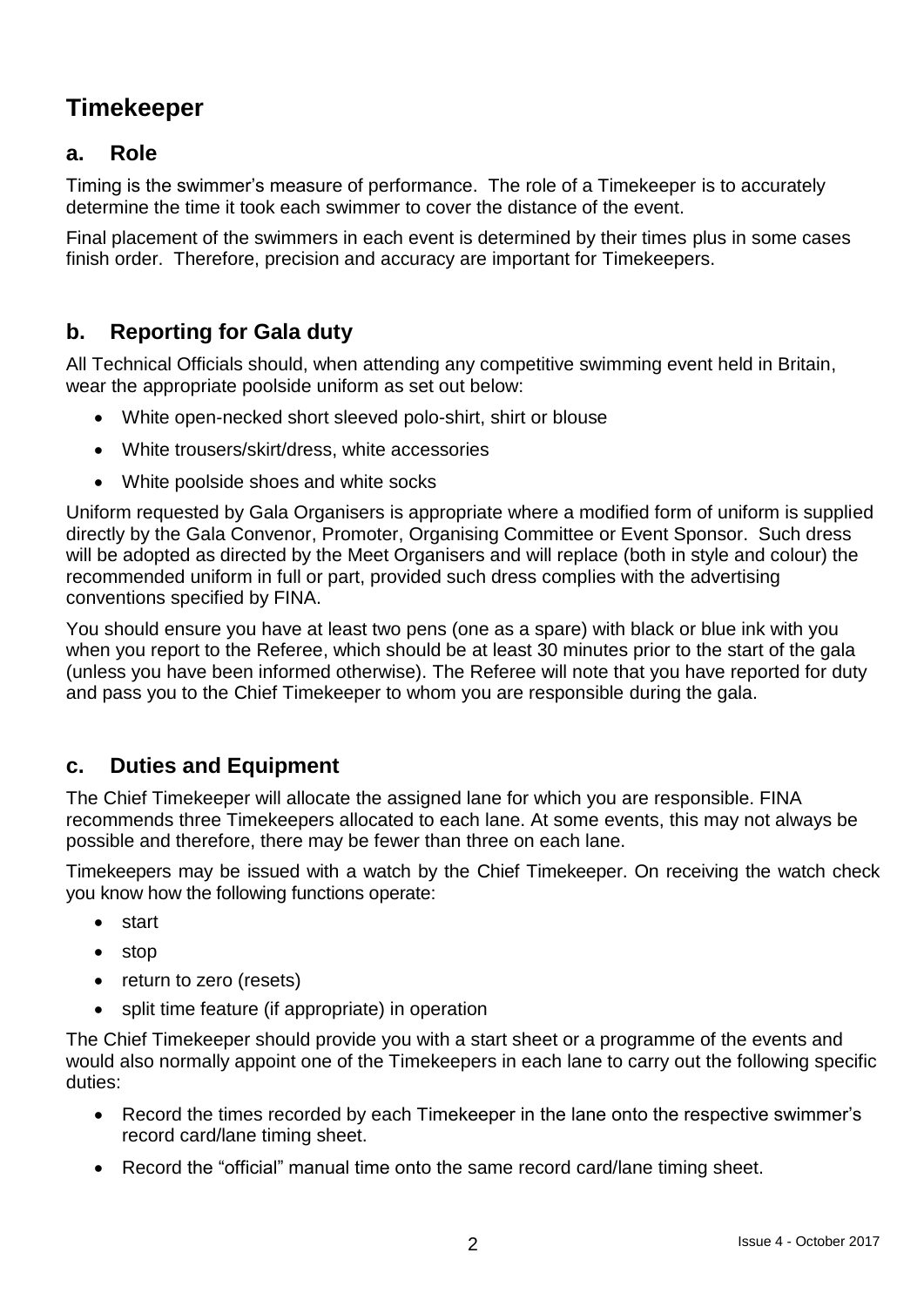# **d. Procedure for Recording a Time**

At the start of a race the Timekeepers allocated to each lane are seated.

All swimmers entered into a competition will either have a "time card" produced for each separate event they are to swim or their name recorded on a "lane timing sheet". If timecards are in use this acts as the swimmer's entry/identity card for each swim, and must be given to the lane Timekeeper. However, at most events a PC based Meet Management Package is used which prints a lane timing sheet listing all the swimmers within each heat of each event for each individual lane. These lane timing sheets are given out to the Timekeepers by the Chief Timekeeper during his briefing.

Each time card/lane timing sheet shows important details for the Timekeeper to check before each start.

| <b>Event Number</b>    | $\sim 100$ km s $^{-1}$ | Check the swimmer is in the correct event.       |
|------------------------|-------------------------|--------------------------------------------------|
| Lane Number            | $\sim 100$              | Check the swimmer is in correct lane.            |
| <b>Heat Number</b>     | $\sim 100$              | Check the swimmer is in correct heat             |
| Swimmer's Name         | $\sim$                  | Check the swimmer's name.                        |
| <b>Style of Stroke</b> | $\sim$                  | Know which stroke the swimmer should be swimming |
| Distance to be swum    | $\sim$                  | Know how many lengths there are in the race      |

Prior to each start, the Referee will signal to the swimmers by a short series of whistles, inviting them to remove all clothing except for swimwear. Timekeepers should clear their watches when the Referee gives this signal. The short whistles will be followed by a long whistle, indicating that the swimmers should take their positions on the starting platform, or for backstroke swimming and medley relays to immediately enter the water. For the backstroke and medley relay events the Referee will sound a second long whistle requesting the swimmers to return to the starting position.

On hearing the first long whistle Timekeepers must:

- Stand up to indicate readiness to the Referee.
- Listen/watch intently for the starting signal.

When the starting signal is given, Timekeepers must:

- Start the watch
- Sit down
- Check that the watch is running

If the watch fails to start or stops during a race a Timekeeper must inform the Chief Timekeeper immediately in order that a reserve timekeeper/watch can be called in.

When the swimmer is 15m from the end of the last length of the race, the Timekeeper prepares to take the swimmer's time by:

- Standing up to indicate readiness to the Chief Timekeeper.
- Standing immediately above the allocated lane.
- Looking at the wall where the swimmer will touch to finish the race.

When the swimmer is seen to touch the finish wall, the Timekeeper stops the watch. (Do not try to anticipate the swimmer finishing, make sure you actually see the swimmer touch the wall then immediately press the stop button).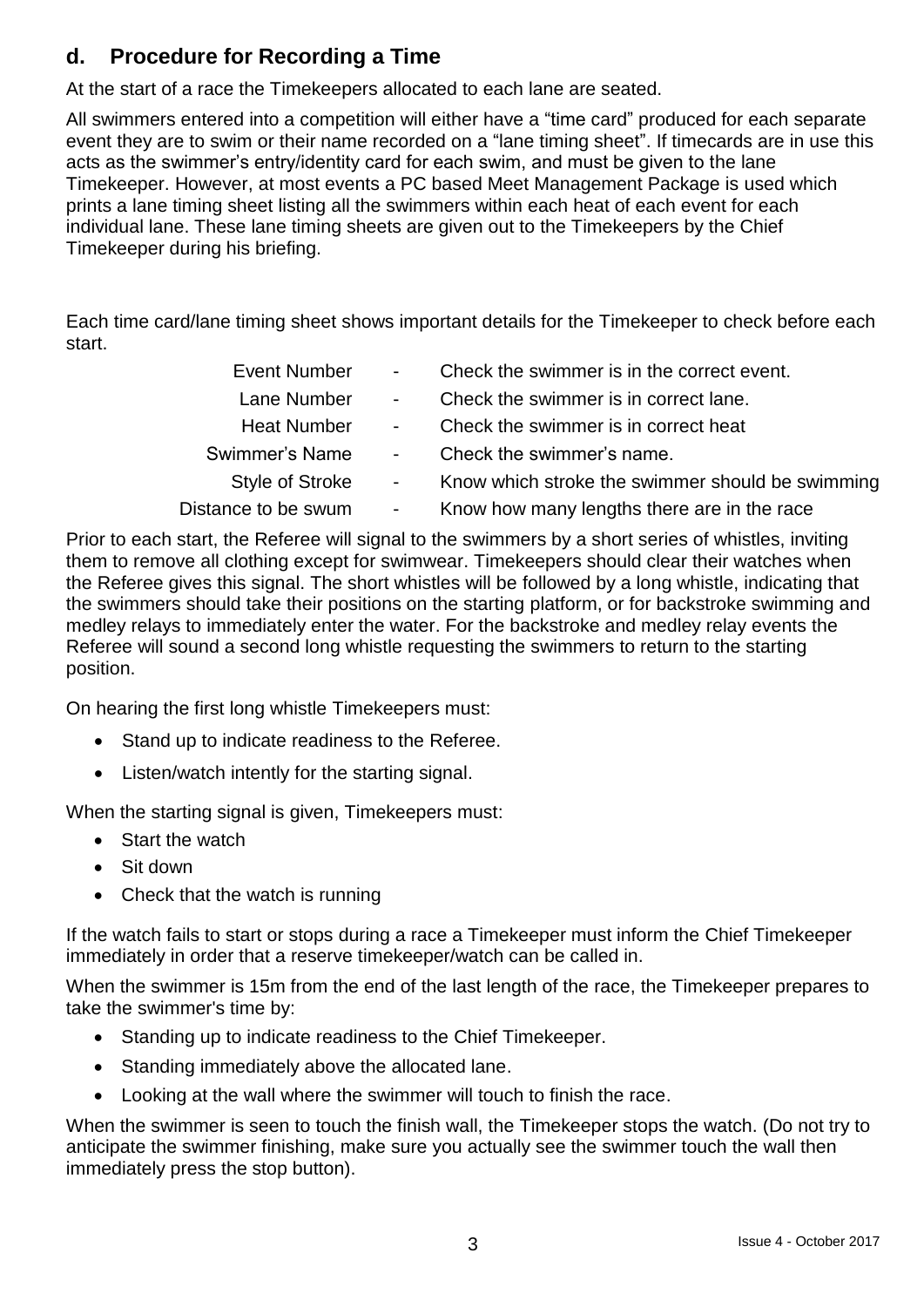Immediately the watch has been stopped the Timekeeper will return to his/her seat, sit down and read out the time recorded on the watch to the Timekeeper appointed for this duty. This Timekeeper records the times given by each Timekeeper in the lane onto the timecard or lane timing sheet (whichever is in use), and declares the official manual time by noting it in the space provided.

# **Timecards**

Each timecard has a space to write down the separate times for one, two or three Timekeepers in heats or finals.

|              | Event |       | Lane |  |
|--------------|-------|-------|------|--|
| <b>Heats</b> |       | Final |      |  |
| 01:22.30     |       |       |      |  |
| 01:22.32     |       |       |      |  |
| 01:22.32     |       |       |      |  |
|              |       |       |      |  |
|              |       |       |      |  |

All times must be recorded using six digits.

2 digits for minutes, 2 digits for seconds, 1 digit for 1/10 second, 1 digit for 1/100 second.

Thus 1 minute 22.32 seconds is recorded as 01:22.32.

Where a swimmer gets through to a final, the same card is used again. The lane number would now be shown directly above "FINAL" and, the times taken would be recorded in the "Finals" space.

Timekeepers must not compare/discuss times with swimmers. The only time an individual Timekeeper can declare is that recorded on their own watch. However, if one time is significantly different, the Chief Timekeeper may wish to examine the time on the watch to be satisfied with the operation of the watch and/or efficiency of the Timekeeper operating the watch.

## **Lane Timing Sheets**

At most events timecards are not used and Timekeepers are required to record their times on the lane timing sheets, which are collected at the end of the session by the Chief Timekeeper and handed in to the Control Room Supervisor or Recorder.

A typical lane timing sheet for Lane 1 of a Long Course event looks like this.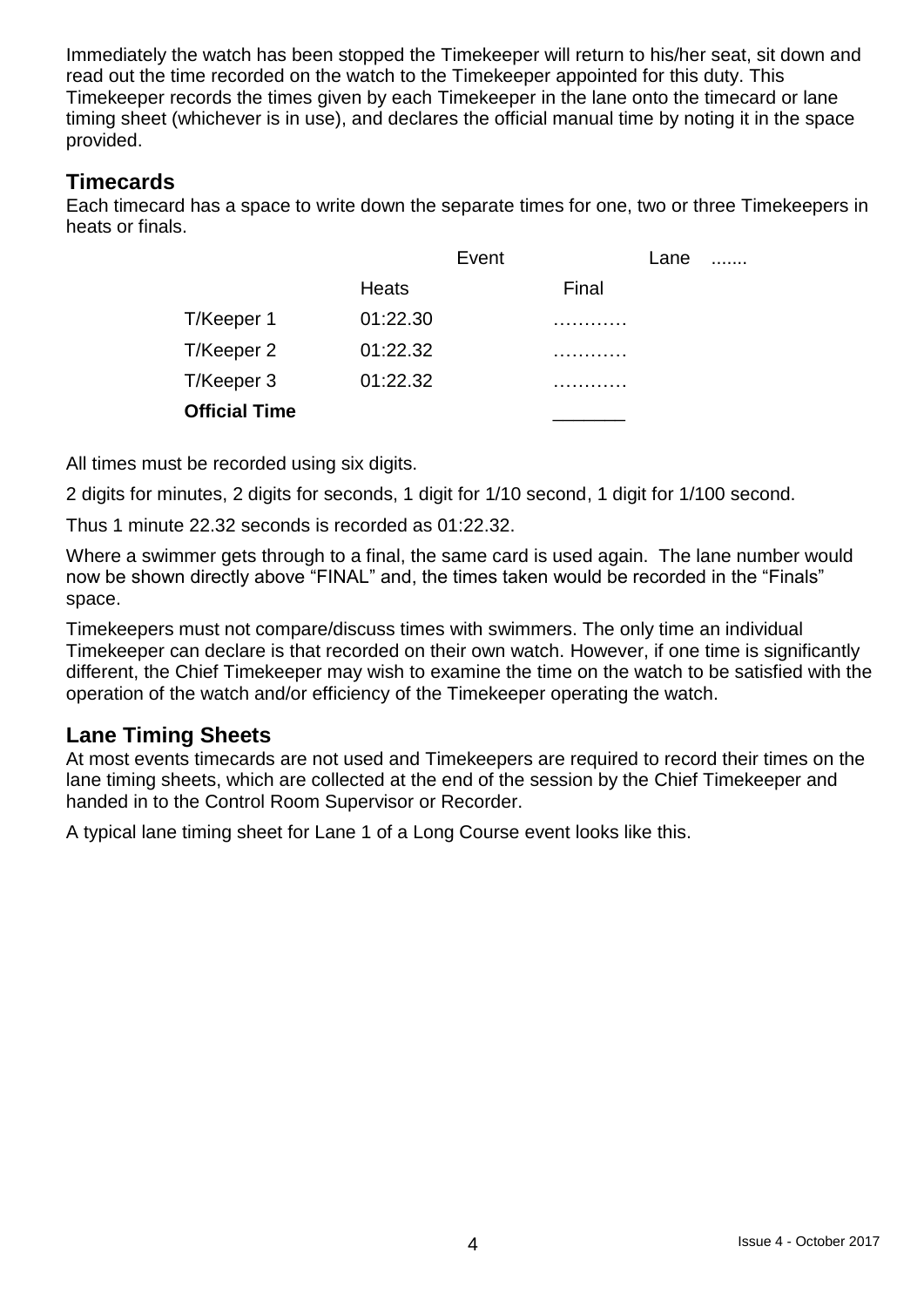|                                                        | Swim Anywhere ASC Long Course 2017 - 19/05/2017 to 21/05/2017 |                                          |  |  |  |  |  |  |
|--------------------------------------------------------|---------------------------------------------------------------|------------------------------------------|--|--|--|--|--|--|
| Event 3 Girls 10 & Over 200 LC Meter Freestyle Prelims |                                                               |                                          |  |  |  |  |  |  |
| Lane 1 Heat 1                                          |                                                               | <u> 1989 - Andrea State Barbara, pre</u> |  |  |  |  |  |  |
|                                                        | Lane 1 Heat 2                                                 |                                          |  |  |  |  |  |  |
|                                                        |                                                               |                                          |  |  |  |  |  |  |
|                                                        |                                                               |                                          |  |  |  |  |  |  |
|                                                        |                                                               | Lane 1 Heat 5 Williams, Chloe            |  |  |  |  |  |  |
|                                                        |                                                               | Lane 1 Heat 6 Pearce, Lowri              |  |  |  |  |  |  |
|                                                        |                                                               |                                          |  |  |  |  |  |  |
|                                                        |                                                               |                                          |  |  |  |  |  |  |
|                                                        |                                                               | Lane 1 Heat 9 Edmonds, Anne LLTY         |  |  |  |  |  |  |
| Event 4 Boys 10 & Over 100 LC Meter Backstroke Prelims |                                                               |                                          |  |  |  |  |  |  |
|                                                        |                                                               |                                          |  |  |  |  |  |  |
|                                                        |                                                               |                                          |  |  |  |  |  |  |

## **e. Calculating an Official Manual Time**

To determine the official time for the swimmer, observe the following guidelines.

#### **When there are three (3) Timekeepers on a lane:**

i) If all three watches are the same - that is the Official Time.

| Timekeeper 1                | 01:18.38 |
|-----------------------------|----------|
| Timekeeper 2                | 01:18.38 |
| Timekeeper 3                | 01:18.38 |
| <b>Official Manual Time</b> | 01:18.38 |

ii) If two watches are the same - that is the Official Time.

| Timekeeper 1                | 01:14.62 |
|-----------------------------|----------|
| Timekeeper 2                | 01:14.64 |
| Timekeeper 3                | 01:14.62 |
| <b>Official Manual Time</b> | 01:14.62 |

iii) If all three watches differ - take the middle time - that is the Official Time.

| Timekeeper 1                | 01:14.89 |
|-----------------------------|----------|
| Timekeeper 2                | 01:14.91 |
| Timekeeper 3                | 01:14.90 |
| <b>Official Manual Time</b> | 01:14.90 |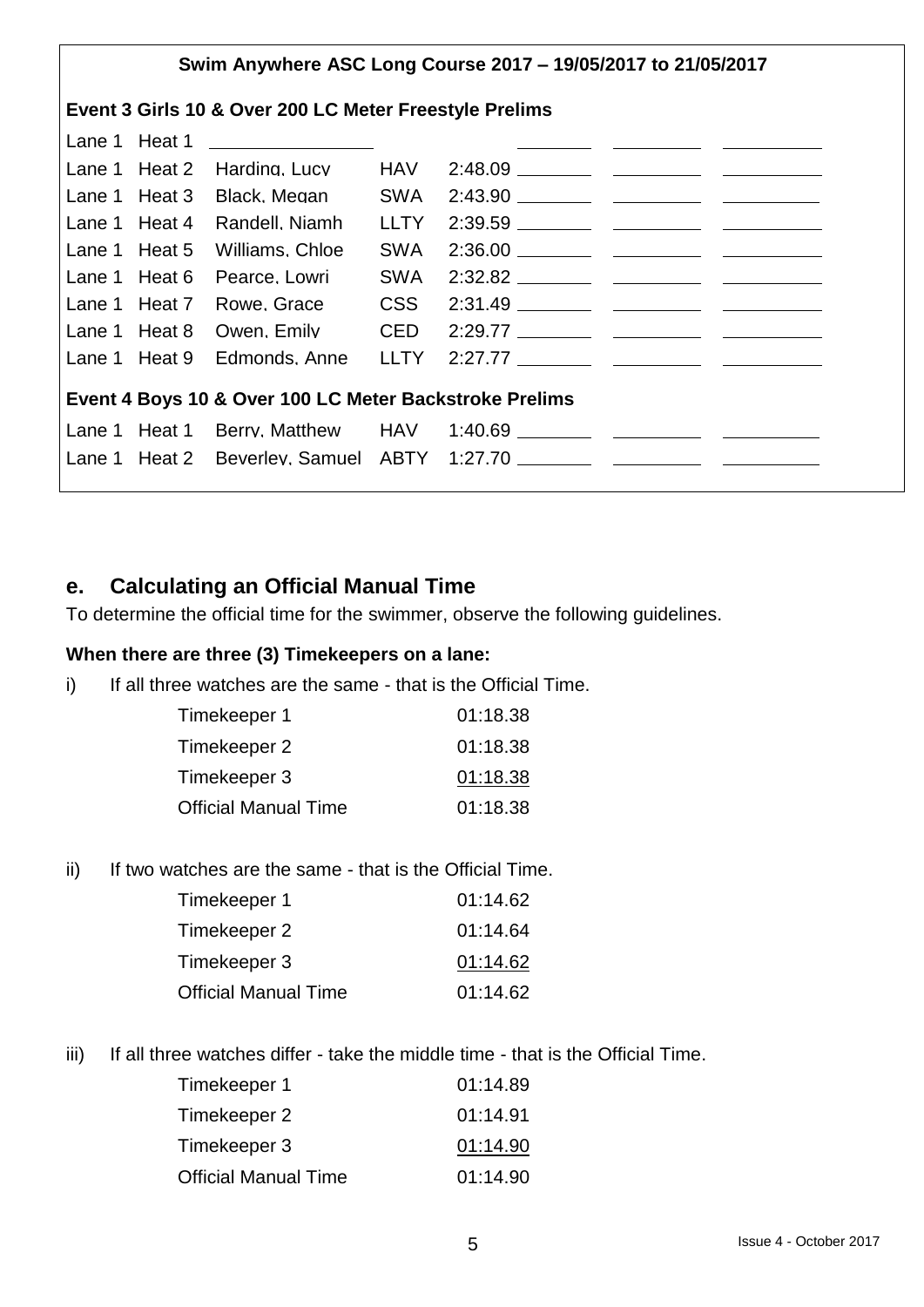#### **When there are two (2) Timekeepers on a lane:**

i) When both watches agree - that is the Official Time.

| Timekeeper 1                | 01:09.01 |
|-----------------------------|----------|
| Timekeeper 2                | 01:09.01 |
| <b>Official manual Time</b> | 01:09.01 |

ii) When both watches differ - take the average of the times - that is the Official Time.

| Timekeeper 1                | 01:23.96 |
|-----------------------------|----------|
| Timekeeper 2                | 01:24.00 |
| <b>Official Manual Time</b> | 01:23.98 |

iii) When both watches differ - take the average of the times - that is the Official Time.

| 02:46.53 |
|----------|
| 02:46.58 |
| 02:46.56 |
|          |

**Rounded up to the next 1/100th of a second.**

#### **When there is only one (1) Timekeeper on a lane:**

Of course, when there is only one (1) Timekeeper on a lane, then that one time will be the Official Time to be recorded on the timecard or lane timing sheet, (whichever is in use).

Sometimes mistakes do happen. In unusual circumstances, therefore, one of the times recorded may be disregarded, e.g. it may be far too fast or, it could be far too slow in comparison with the other time(s) for the lane. Inform the Chief Timekeeper if your watch failed at the start or finish or if your watch has malfunctioned during the race.

# **f. Other Duties**

## **Splits**

- 1. Timekeepers may be instructed by the Chief Timekeeper to record "splits" at intermediate distances in races longer than 100m.
- 2. Pressing the "splits" button on your watch allows you to take the time of a swimmer at intermediate distances during a race, without stopping the full running time of the race.
- 3. Press the "splits" button when you actually see the swimmer touching the turning wall.
- 4. Record the time shown for the "split" on the back of the swimmer's timecard or in a spare column on the lane timing sheet.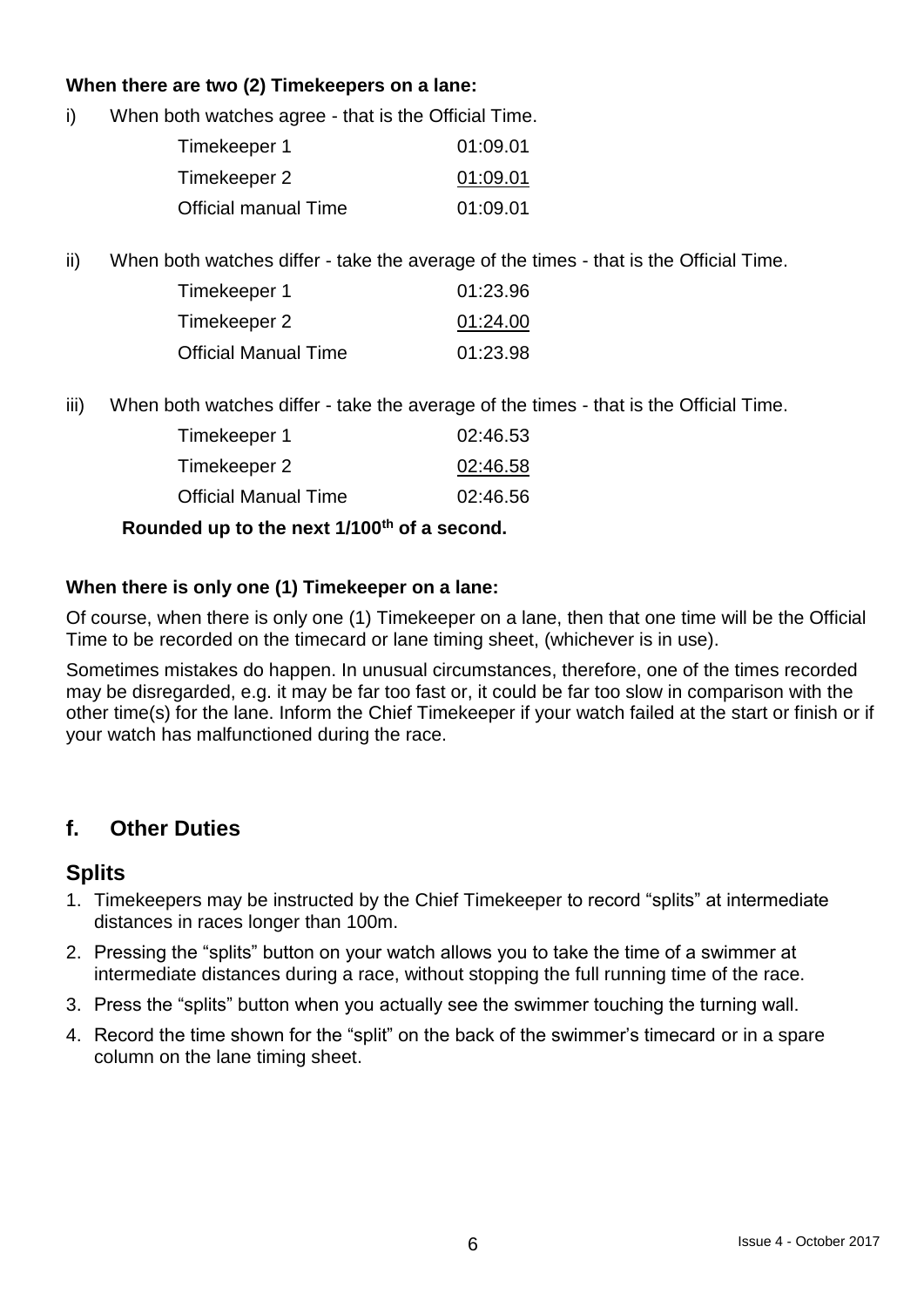# **Back-Up Button**

- 1. Automatic Officiating Equipment (AOE) is a system of electronic timing used for swimming events. The system is linked into the starting gun or horn and into the timing pads hung into the water from the pool deck.
- 2. The system starts automatically when the start signal is given, and is stopped automatically when the swimmer hits the pad upon completion of the race.
- 3. The system, by being automatic, is much quicker to start and more accurate than hand held digital watches. When in use, the times recorded by this system always take precedence over hand held watches. Sometimes however, the swimmers do not hit the pads hard enough and the system does not activate properly and does not record an accurate time.
- 4. The back-up button is connected to the AOE system. It is a cable with a button which is pressed at the end of the race at the same time as the watch is pressed. After you have pressed the button lay it down. A time is recorded in the AOE system.
- 5. The Referee may have to refer to this recorded information, and, therefore it is essential that the Timekeeper operates the back-up button effectively.

# **Lap Cards**

- 1. As in other sports, swimming also has longer races. To assist the swimmers, we indicate the number of lengths remaining to the finish on "lap cards".
- 2. In individual events of 800 and 1500 metres, the lap cards are displayed at either the start end or the turning end of the pool. If the lap cards are displayed at the start end of the pool it may be necessary for Timekeepers to operate the cards.
- 3. Each time the swimmers turn they can see the card display for their own lane. The cards are changed to a lower number after the swimmer has had an opportunity to look at the cards.

# **Bells or Whistles**

- 1. In 800 metres and 1500 metres length events we indicate to swimmers that they have two lengths and five metres left to swim when they turn for the last time at the starting end of the pool by ringing a bell or blowing a whistle as they approach and complete the turn.
- 2. Timekeepers may be requested by the Referee to give this signal so, when there are such events, you will be given a bell or if whistles are to be used, you may be expected to provide your own whistle.
- 3. Five metres from the end of the pool is shown in two different ways:
	- Suspended over the whole width of the pool at five (5) metres from the end wall are the "backstroke indicator flags".
	- In the pool, modern lane dividers are coloured "red" from five metres out of each end wall.
- 4. When the swimmer in your lane, still has two lengths and five metres to swim, ring the bell or blow the whistle (normally one long blast on the way in and one on the way out), until the swimmer has completed the turn and passed the red markers or the flags after the turn.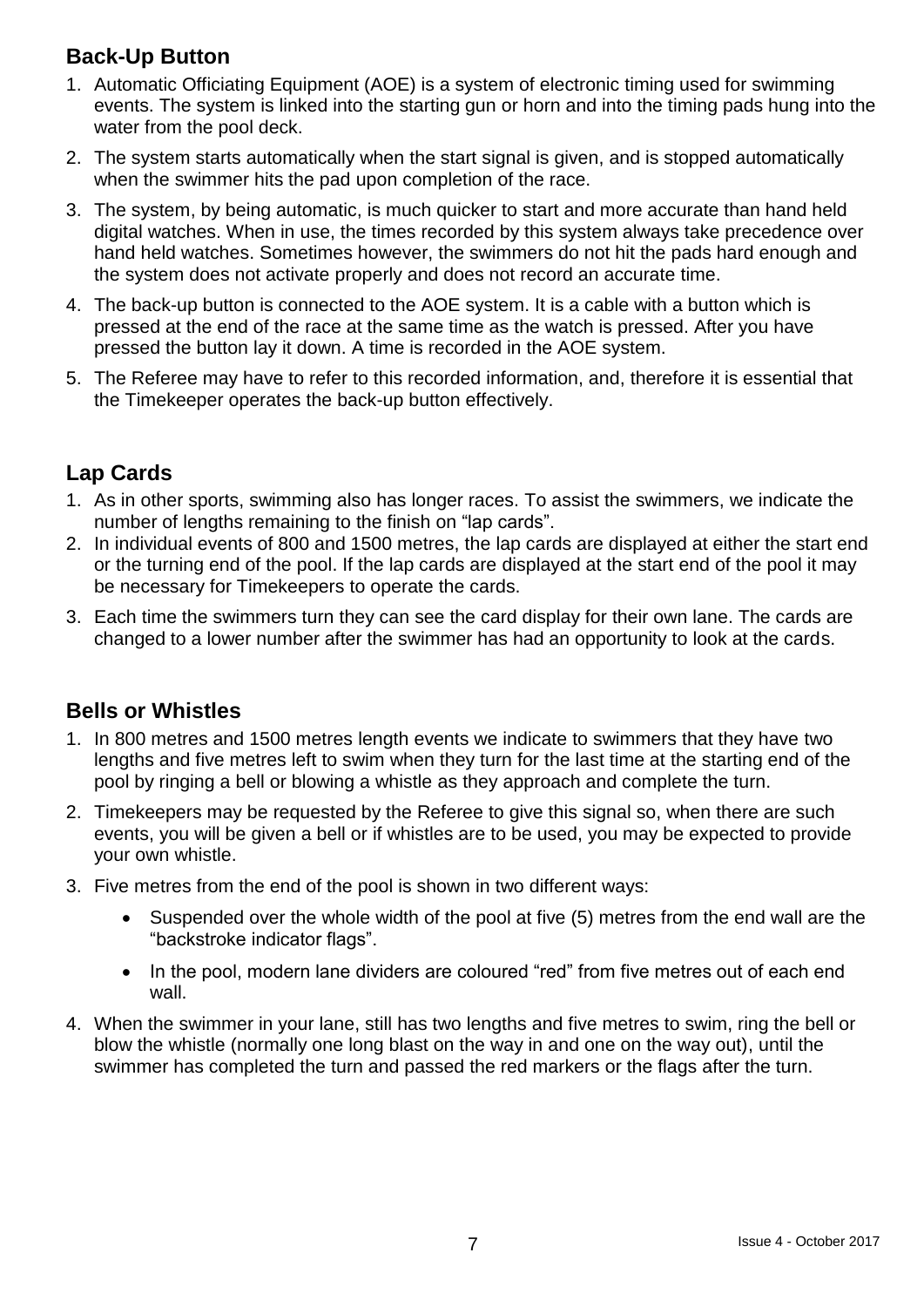# **g. FINA Rules**

The rules governing swimming competitions are set by the Federation Internationale de Natation- (FINA). The rules are reproduced below and are available on the FINA website: www.fina.org

#### **SW 2.9 Timekeepers**

**SW 2.9.1** Each timekeeper shall take the time of the swimmers in the lane assigned to him in accordance with SW 11.3. The watches shall be certified correct to the satisfaction of the meet Management Committee.

**SW 2.9.2** Each timekeeper shall start his watch at the starting signal, and shall stop it when the swimmer in his lane has completed the race. Timekeepers may be instructed by the chief timekeeper to record times at intermediate distances in races longer than 100 metres.

**SW 2.9.3** Promptly after the race, the timekeepers in each lane shall record the times of their watches on the card, give them to the chief timekeeper, and if requested present their watches for inspection. Their watches must be cleared at the short whistle of the Referee announcing the following race.

#### **SW 11 Timing**

**SW 11.3** Any timing device that is terminated by an official shall be considered a watch. Such manual times must be taken by three timekeepers appointed or approved by the Member in the country concerned. All watches shall be certified as accurate to the satisfaction of the governing body concerned. Manual timing shall be registered to 1/100 of a second. Where no Automatic Equipment is used, official manual times shall be determined as follows:

**SW 11.3.1** If two (2) of the three (3) watches record the same time and the third disagrees, the two identical times shall be the official time.

**SW 11.3.2** If all three (3) watches disagree, the watch recording the intermediate time shall be the official time.

**SW 11.3.3** With only two (2) out of three (3) watches working the average time shall be the official time.

**SW 11.4** Should a swimmer be disqualified during or following an event, such disqualification should be recorded in the official results, but no time or place shall be recorded or announced.

**SW 11.5** In the case of a relay disqualification, legal splits up to the time of the disqualification shall be recorded in the official results.

**SW 11.6** All 50 metre and 100 metre splits shall be recorded for lead-off swimmers during relays and published in the official results.

#### **SW 13 Automatic Officiating Procedure**

**SW 13.3** The official time will be determined as follows:

**SW 13.3.1** The official time for all swimmers having an Automatic Equipment time will be that time.

**SW 13.3.2** The official time for all swimmers not having an Automatic Equipment time will be the three digital watches or the Semi-Automatic Equipment time.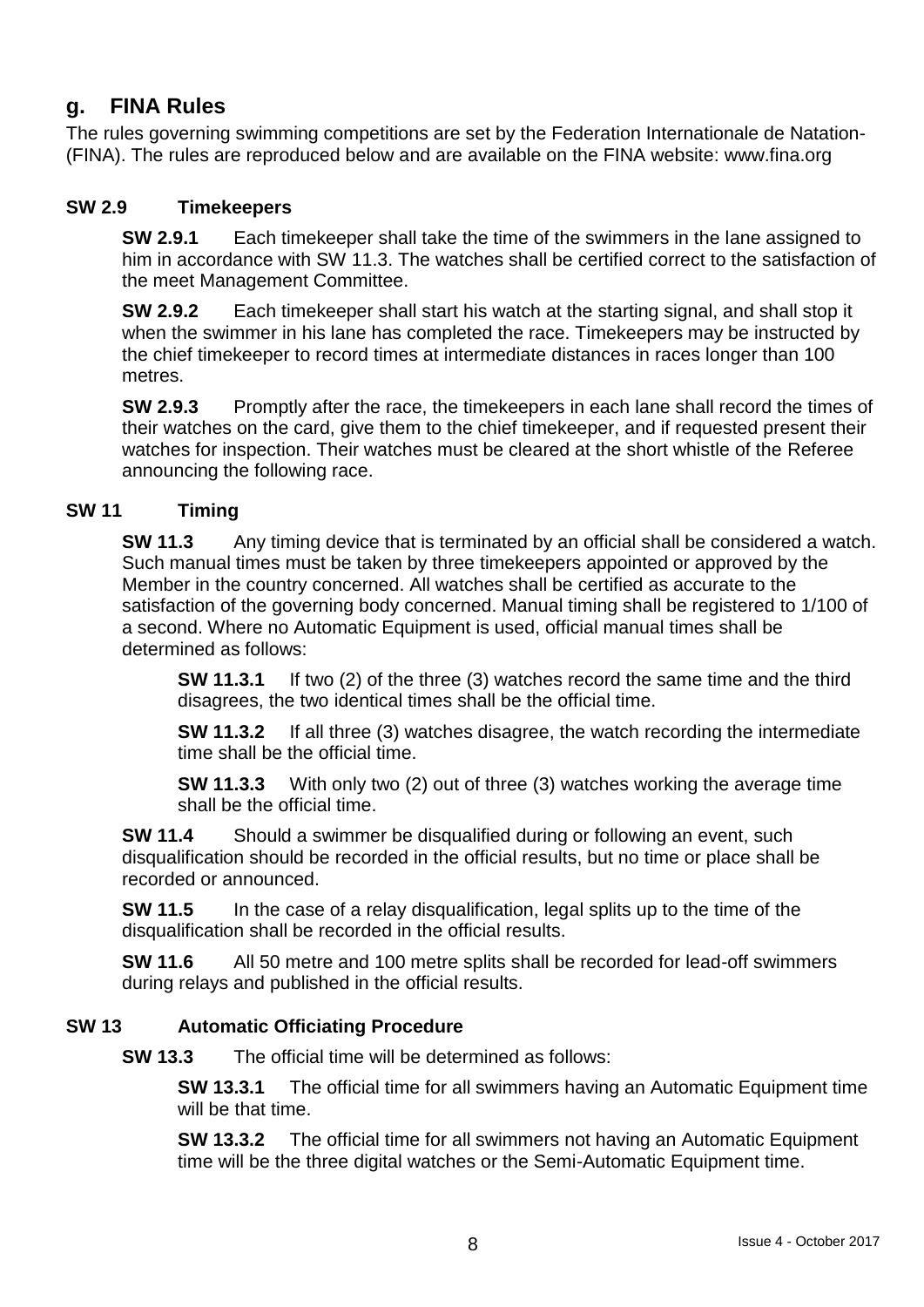#### **SW 4 The Start**

**SW 4.1** The start in Freestyle, Breaststroke, Butterfly and Individual Medley races shall be with a dive. On the long whistle (SW 2.1.5) from the referee the swimmers shall step onto the starting platform and remain there. On the starter's command "take your marks", they shall immediately take up a starting position with at least one foot at the front of the starting platforms. The position of the hands is not relevant. When all swimmers are stationary, the starter shall give the starting signal.

**SW 4.2** The start in Backstroke and Medley Relay races shall be from the water. At the referee's first long whistle (SW 2.1.5), the swimmers shall immediately enter the water. At the referee's second long whistle the swimmers shall return without undue delay to the starting position (SW 6.1). When all swimmers have assumed their starting positions, the starter shall give the command "take your marks". When all swimmers are stationary, the starter shall give the starting signal.

# **h. Tips for Timekeepers**

- 1. Do not cheer or coach swimmers during a race.
- 2. Please refer any questions to the Chief Timekeeper.
- 3. Know the distance of the event in the water.
- 4. Check the lane/event/heat.
- 5. Check the swimmer's name shown on the timecard or lane timing sheet.
- 6. Check relay team declarations and that the swimmers are swimming in the given order.
- 7. Record the watch time accurately.
- 8. Avoid the top of the timing pad if the AOE is in operation.
- 9. Do not divulge the time to the swimmer.
- 10. Only give information to the Chief Timekeeper or Referee.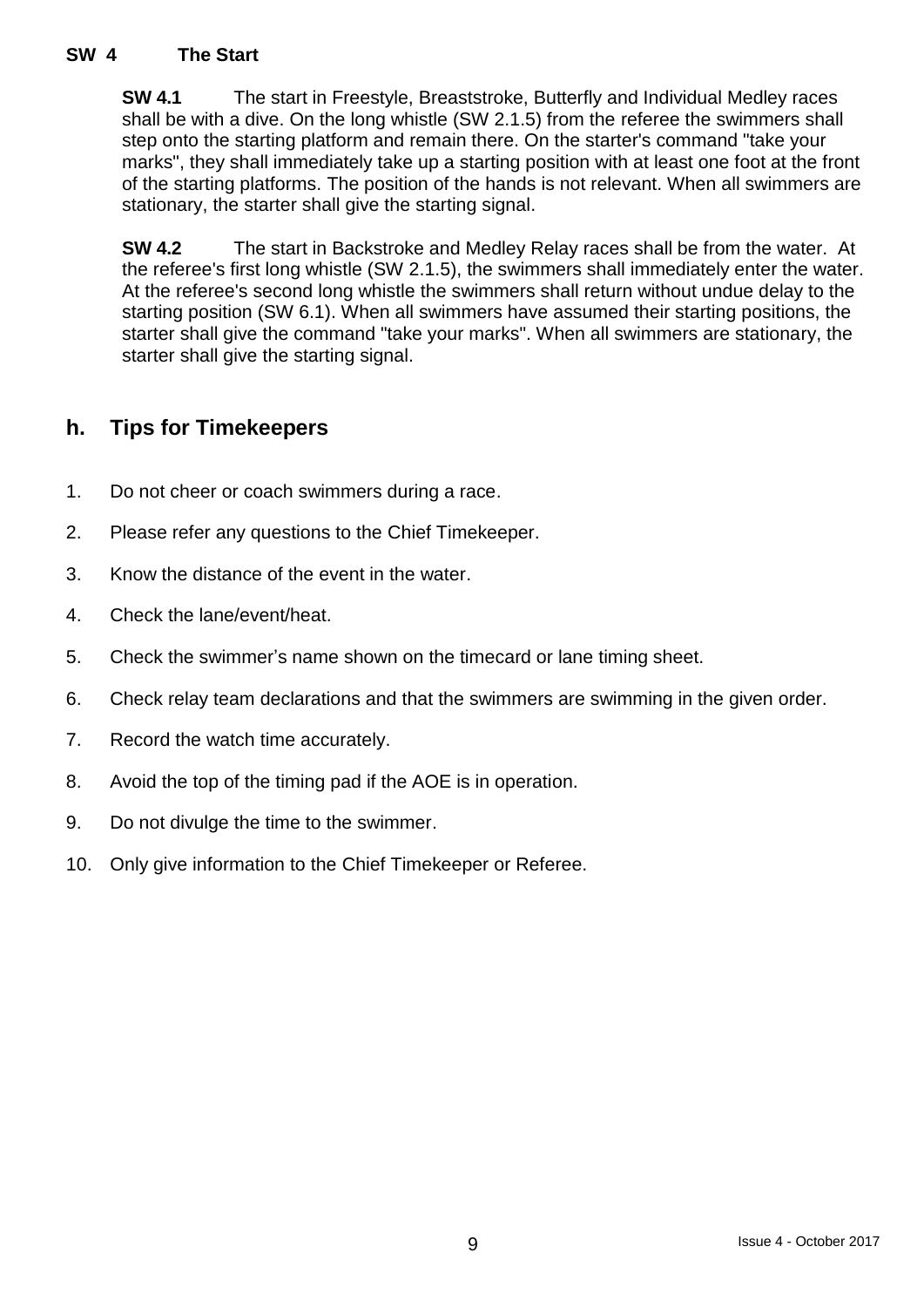# **i. Timekeeper Review Questions**

At a Gala, as one of 3 Timekeepers in a lane you have written down the following times – please declare the official manual time for the following 12 races.

| Timekeeper 1         | 01:27.54 | っ | Timekeeper 1         | 03:22.78 |
|----------------------|----------|---|----------------------|----------|
| Timekeeper 2         | 01:27.55 |   | Timekeeper 2         | 03:22.85 |
| Timekeeper 3         | 01:27.69 |   | Timekeeper 3         | 03:22.62 |
| <b>Official Time</b> |          |   | <b>Official Time</b> |          |

| Timekeeper 1         | 01:27.54 | っ | Timekeeper 1         | 03:22.78 |
|----------------------|----------|---|----------------------|----------|
| Timekeeper 2         | 01:27.55 |   | Timekeeper 2         | 03:22.85 |
| Timekeeper 3         | 01:27.69 |   | Timekeeper 3         | 03:22.62 |
| <b>Official Time</b> |          |   | <b>Official Time</b> |          |

4 | Timekeeper 1 | 02:23.67

**Official Time** 

Timekeeper 2 02:23.58

Timekeeper  $3$  02:23.67

| 3 | Timekeeper 1         | 09:52.81 |
|---|----------------------|----------|
|   | Timekeeper 2         | 09:53.01 |
|   | Timekeeper 3         | 09:53.12 |
|   | <b>Official Time</b> |          |

| 5 | Timekeeper 1         | 01:00.09 | 6 | Timekeeper 1         | 00:34.54 |
|---|----------------------|----------|---|----------------------|----------|
|   | Timekeeper 2         | 01:00.01 |   | Timekeeper 2         | 00:34.24 |
|   | Timekeeper 3         | 00:59.98 |   | Timekeeper 3         | 00:34.39 |
|   | <b>Official Time</b> |          |   | <b>Official Time</b> |          |

| Timekeeper 1         | 01:00.09 | 6 | Timekeeper 1         | 00:34.54 |
|----------------------|----------|---|----------------------|----------|
| Timekeeper 2         | 01:00.01 |   | Timekeeper 2         | 00:34.24 |
| Timekeeper 3         | 00:59.98 |   | Timekeeper 3         | 00:34.39 |
| <b>Official Time</b> |          |   | <b>Official Time</b> |          |

| Timekeeper 1         | 03:02.09 | 8 | Timekeeper 1         |
|----------------------|----------|---|----------------------|
| Timekeeper 2         | 03:02.31 |   | Timekeeper 2         |
| Timekeeper 3         | 03:02.58 |   | Timekeeper 3         |
| <b>Official Time</b> |          |   | <b>Official Time</b> |
|                      |          |   |                      |

| -9 | Timekeeper 1         | 17:52.98 | 10 | Timekeeper 1         | 00:27.12 |
|----|----------------------|----------|----|----------------------|----------|
|    | Timekeeper 2         | 17:52.89 |    | Timekeeper 2         | 00:27.01 |
|    | Timekeeper 3         | 17:52.78 |    | Timekeeper 3         | 00:26.23 |
|    | <b>Official Time</b> |          |    | <b>Official Time</b> |          |

| 11 | Timekeeper 1         | 01:36.78 | 12 | Timekeeper 1         | No Time  |
|----|----------------------|----------|----|----------------------|----------|
|    | Timekeeper 2         | No Time  |    | Timekeeper 2         | 01:37.13 |
|    | Timekeeper 3         | 01:36.59 |    | Timekeeper 3         | 01:36.68 |
|    | <b>Official Time</b> |          |    | <b>Official Time</b> |          |

| Timekeeper 2         | 03:02.31 | Timekeeper 2         | 04:12.53 |
|----------------------|----------|----------------------|----------|
| Timekeeper 3         | 03:02.58 | Timekeeper 3         | 04:11.98 |
| <b>Official Time</b> |          | <b>Official Time</b> |          |
|                      |          |                      |          |

8 | Timekeeper 1 | 04:12.23

| Timekeeper 1         | 17:52.98 | 10 | Timekeeper 1         | 00:27.12 |
|----------------------|----------|----|----------------------|----------|
| Timekeeper 2         | 17:52.89 |    | Timekeeper 2         | 00:27.01 |
| Timekeeper 3         | 17:52.78 |    | Timekeeper 3         | 00:26.23 |
| <b>Official Time</b> |          |    | <b>Official Time</b> |          |

| Timekeeper 1         | 01:36.78 | 12 | Timekeeper 1         | No Time  |
|----------------------|----------|----|----------------------|----------|
| Timekeeper 2         | No Time  |    | Timekeeper 2         | 01:37.13 |
| Timekeeper 3         | 01:36.59 |    | Timekeeper 3         | 01:36.68 |
| <b>Official Time</b> |          |    | <b>Official Time</b> |          |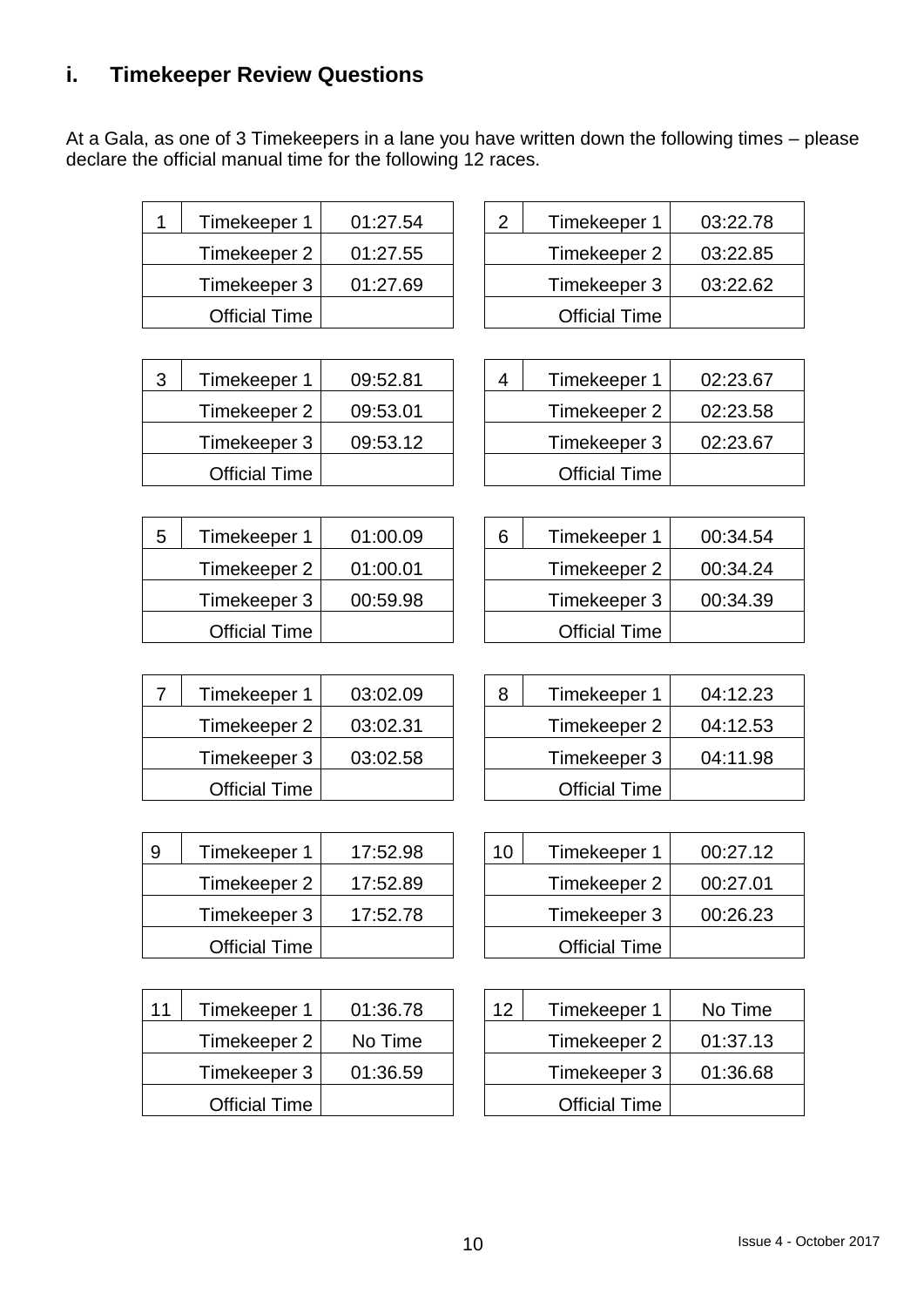At a Gala, as one of 2 Timekeepers in a lane you have written down the following times – please declare the official manual time for the following 12 races.

| Timekeeper 1         | 02:12.93 | ⌒ | Timekeeper 1         | 01:54.90 |
|----------------------|----------|---|----------------------|----------|
| Timekeeper 2         | 02:12.97 |   | Timekeeper 2         | 01:54.82 |
| <b>Official Time</b> |          |   | <b>Official Time</b> |          |

| Timekeeper 1         | 09:00.09 |  | Timekeeper 1         | 05:28.97 |
|----------------------|----------|--|----------------------|----------|
| Timekeeper 2         | 08:59.97 |  | Timekeeper 2         | 05:28.69 |
| <b>Official Time</b> |          |  | <b>Official Time</b> |          |

| Timekeeper 1         | 02:12.93 |  | Timekeeper 1         | 01:54.90 |
|----------------------|----------|--|----------------------|----------|
| Timekeeper 2         | 02:12.97 |  | Timekeeper 2         | 01:54.82 |
| <b>Official Time</b> |          |  | <b>Official Time</b> |          |

| Timekeeper 1         | 09:00.09 |  | Timekeeper 1         | 05:28.97 |
|----------------------|----------|--|----------------------|----------|
| Timekeeper 2         | 08:59.97 |  | Timekeeper 2         | 05:28.69 |
| <b>Official Time</b> |          |  | <b>Official Time</b> |          |

| 5 | Timekeeper 1         | 00:35.73 | 6 | Timekeeper 1         | 02:31.78 |
|---|----------------------|----------|---|----------------------|----------|
|   | Timekeeper 2         | 00:35.49 |   | Timekeeper 2         | 02:32.01 |
|   | <b>Official Time</b> |          |   | <b>Official Time</b> |          |
|   |                      |          |   |                      |          |

| Timekeeper 1         | 18:17.73 |  | Timekeeper 1         | 00:34.46 |
|----------------------|----------|--|----------------------|----------|
| Timekeeper 2         | 18:18.02 |  | Timekeeper 2         | 00:34.51 |
| <b>Official Time</b> |          |  | <b>Official Time</b> |          |

| Timekeeper 1         | 01:14.02 | 10 | Timekeeper 1         | 02:38.91 |
|----------------------|----------|----|----------------------|----------|
| Timekeeper 2         | 01:14.27 |    | Timekeeper 2         | 02:39.03 |
| <b>Official Time</b> |          |    | <b>Official Time</b> |          |

| 11 | Timekeeper 1         | 11:46.97 | 12 | Timekeeper 1         | 00:59.97 |
|----|----------------------|----------|----|----------------------|----------|
|    | Timekeeper 2         | 11:47.07 |    | Timekeeper 2         | 00:59.73 |
|    | <b>Official Time</b> |          |    | <b>Official Time</b> |          |

| Timekeeper 1         | 00:35.73 | 6 | Timekeeper 1         | 02:31.78 |
|----------------------|----------|---|----------------------|----------|
| Timekeeper 2         | 00:35.49 |   | Timekeeper 2         | 02:32.01 |
| <b>Official Time</b> |          |   | <b>Official Time</b> |          |

| Timekeeper 1         | 18:17.73 |  | Timekeeper 1         | 00:34.46 |
|----------------------|----------|--|----------------------|----------|
| Timekeeper 2         | 18:18.02 |  | Timekeeper 2         | 00:34.51 |
| <b>Official Time</b> |          |  | <b>Official Time</b> |          |

| Timekeeper 1         | 01:14.02 | 10 | Timekeeper 1         | 02:38.91 |
|----------------------|----------|----|----------------------|----------|
| Timekeeper 2         | 01:14.27 |    | Timekeeper 2         | 02:39.03 |
| <b>Official Time</b> |          |    | <b>Official Time</b> |          |

| Timekeeper 1         | 11:46.97 | 12 | Timekeeper 1         | 00:59.97 |
|----------------------|----------|----|----------------------|----------|
| Timekeeper 2         | 11:47.07 |    | Timekeeper 2         | 00:59.73 |
| <b>Official Time</b> |          |    | <b>Official Time</b> |          |